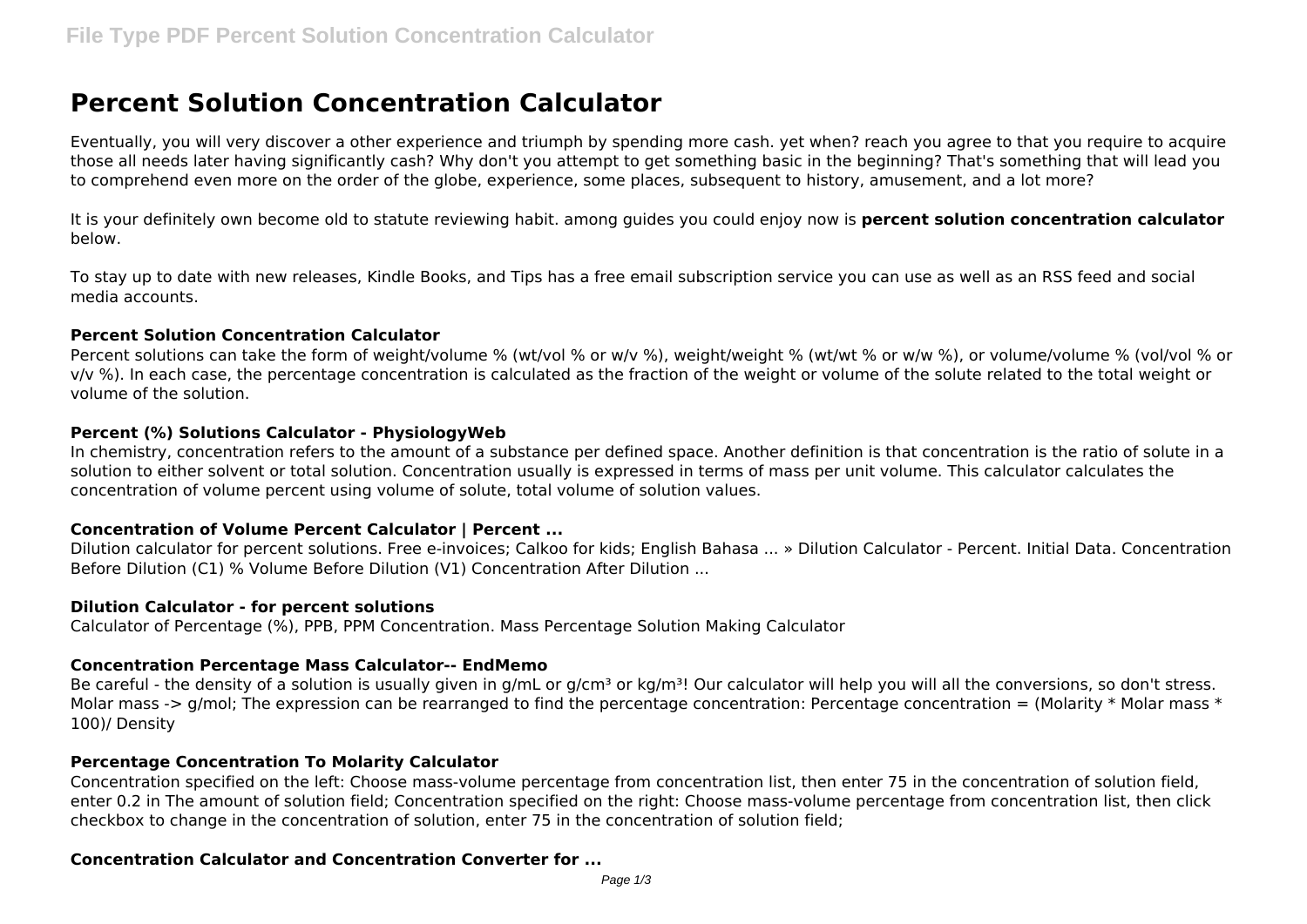If you are starting with the solid material and wish to make a solution with the concentration expressed in molarity, use our Molar Solution Concentration Calculator. If you are starting with the solid or liquid material and wish to make a weight/volume %, weight/weight %, or volume/volume % solution, use our Percent Solution Concentration Calculator (w/v %, w/w %, and w/v %) .

# **Dilution Calculator - Molarity, Percent - PhysiologyWeb**

This calculator will help you formulate a percent solution to determine the concentration of the solute to solution needed. Translated, this means you can calculate the amount to add in order to reach a specific percentage. This calculator uses gallons as its basis of total solution.

# **% Percent Solution Calculator (Gallons) | Calculate This!**

Concentration calculator allows you to calculate molar concentration, mass of compound, volume and formula weight of a chemical solution. CalcProfi ... Molarity or molar concentration of a solution is the number of moles of solute dissolved in one liter of solution.

### **Concentration calculator, calculator online, converter**

The solution dilution calculator tool calculates the volume of stock concentrate to add to achieve a specified volume and concentration. The calculator uses the formula M 1 V  $1 = M 2 V 2$  where "1" represents the concentrated conditions (i.e. stock solution Molarity and volume) and "2" represents the diluted conditions (i.e. desired volume and ...

# **Solution Dilution Calculator | Sigma-Aldrich**

Values for density, formula weight and weight percentage will auto-populate but can be changed to reflect lot-specific Certificate of Analysis values. 3. Enter your desired final volume, concentration and select molar or normal for the solution you want to prepare. 4.

### **Molarity Calculator & Normality Calculator for Acids ...**

Multiply your answer by 100 if you want to find the percent concentration. If you're asked to list the concentration in a percentage, take the answer you just found and multiply it by 100. Label your final answer with a percentage sign. In this example, the percent concentration is  $(0.00826)(100) =$ 0.826%.

### **5 Easy Ways to Calculate the Concentration of a Solution**

Calculator of percent solutions for electron microscopy research. C H E M I C A L P E R C E N T C A L C U L A T O R Fill-in All Datafields:\* Percent desired (%): w/v v/v % Amount of solution needed: ml: The Answers: Remember to start with less liquid than the amount needed. \*Other ...

### **Percent Calculator**

Dilution refers to make a lower concentration solution from higher concentrations. Solutions usually are stored in a higher concentration, for convience of use and avoiding contamination. The dilution fomula is: Concentration (stock)  $\times$  Volume (stock) = Concentration (dilute)  $\times$  Volume (dilute) Dilution Calculator of Mass Percentage ...

### **Dilution Calculator -- EndMemo**

Volume percent is defined as:  $v/v % = [$  (volume of solute)/ (volume of solution)] x 100%. Note that volume percent is relative to the volume of solution, not the volume of solvent. For example, wine is about 12% v/v ethanol. This means there is 12 ml ethanol for every 100 ml of wine.

#### **How to Calculate Volume Percent Concentration**